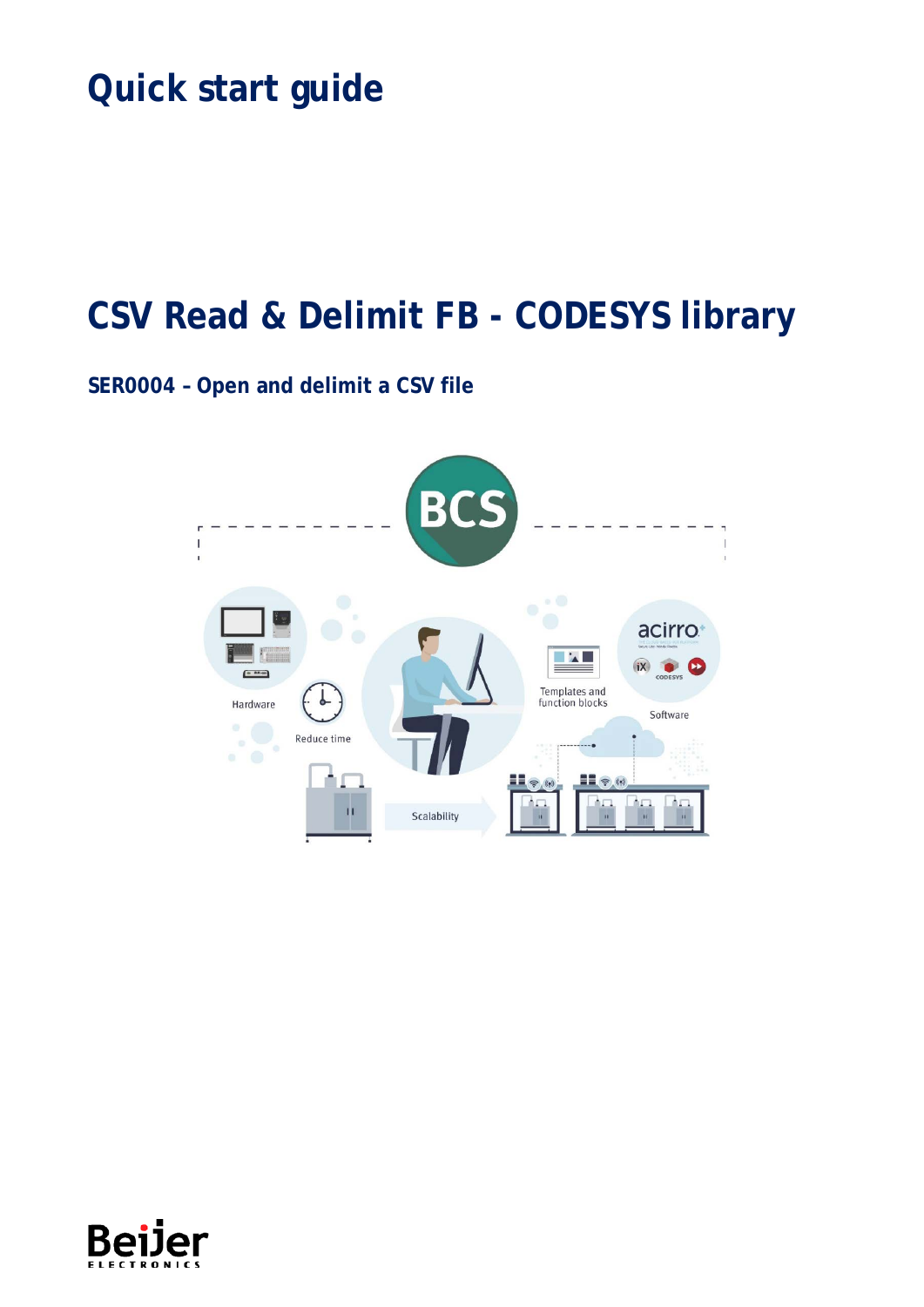### <span id="page-1-0"></span>**1 Function and area of use**

This document explains the CODESYS library for fast logging. Target device: X2 / BoX2 control series, with embedded CODESYS runtime.

## <span id="page-1-1"></span>**2 About this document**

This quick start document should not be considered as a complete manual. It is an aid to be able to startup a normal application quickly and easily.

#### **Copyright © Beijer Electronics, 2022**

*This documentation (below referred to as 'the material') is the property of Beijer Electronics. The holder or user has a non-exclusive right to use the material. The holder is not allowed to distribute the material to anyone outside his/her organization except in cases where the material is part of a system that is supplied by the holder to his/her customer. The material may only be used with products or software supplied by Beijer Electronics. Beijer Electronics assumes no responsibility for any defects in the material, or for any consequences that might arise from the use of the material. It is the responsibility of the holder to ensure that any systems, for whatever applications, which is based on or includes the material (whether in its entirety or in parts), meets the expected properties or functional requirements. Beijer Electronics has no obligation to supply the holder with updated versions.*

Use the following hardware, software, drivers and utilities in order to obtain a stable application:

#### **In this document we have used following software and hardware**

- BCS Tools 3.34 or CODESYS 3.5 SP13 patch 3
- X2 control and BoX2 control devices

#### **For further information refer to**

- CODESYS online help
- Installation manual X2 control (MAxx202)
- [Beijer Electronics knowledge database, HelpOnline](https://www.beijerelectronics.se/sv-SE/Support/file-archive-tree-page)

This document and other quick start documents can be obtained from our homepage. Please use the address *support.europe@beijerelectronics.com* for feedback.

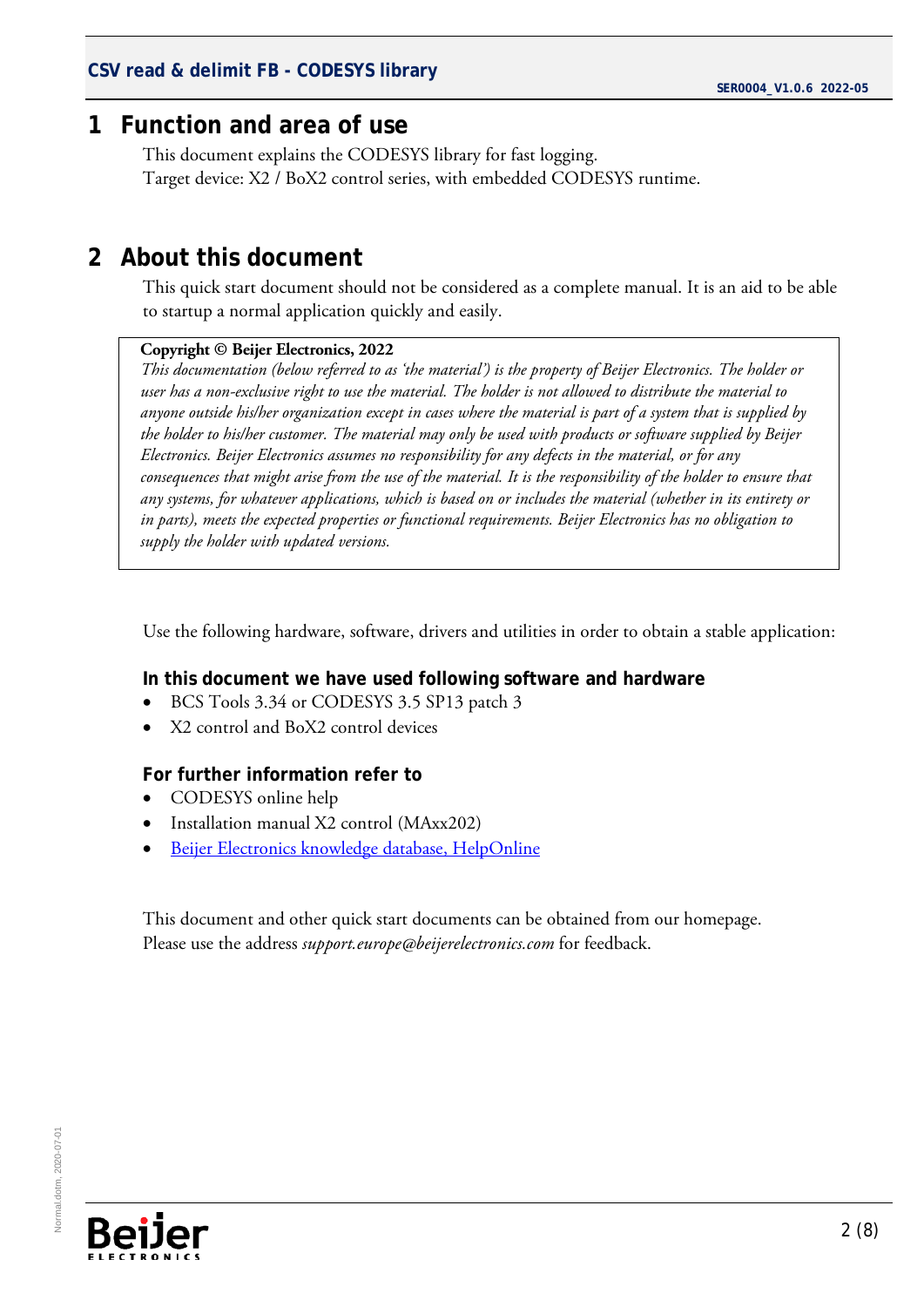# <span id="page-2-0"></span>3 Table of Contents

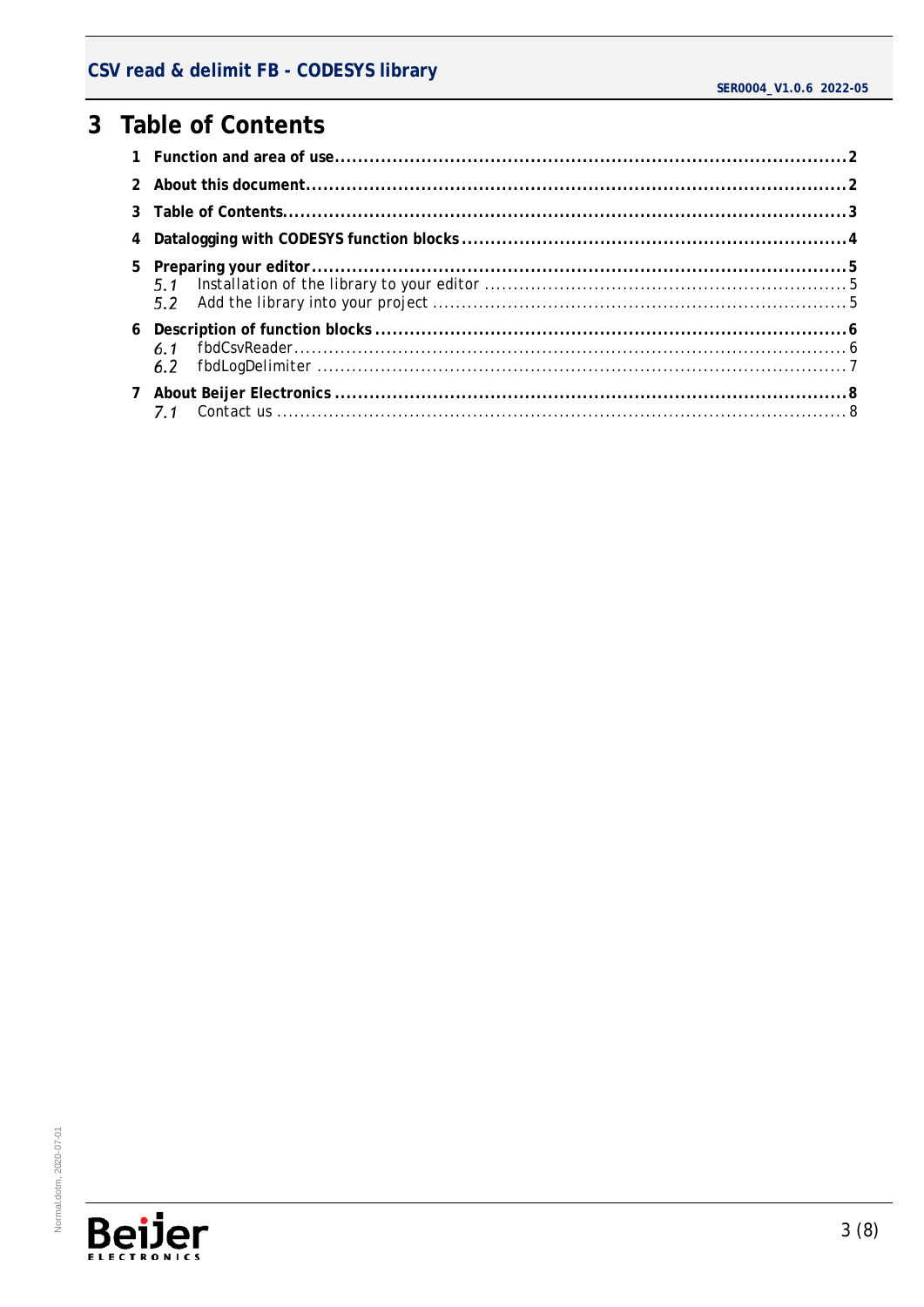# <span id="page-3-0"></span>**4 Datalogging with CODESYS function blocks**

This library is compatible with X2Control and BoX2Control devices (DeviceId 0x1024).

Note! Codesys imposes a restriction on the STRING functions of 255 characters. When there is a requirement to read and/or delimit strings longer than 255 characters, this library will help.

There are two FBs. One will read and present a string as 'raw' csv. The csv location can be located in the internal memory of the x2, the USB or the SD card.

The file can now be further processed with the delimiting FB, which will emulate the C# string.Split() method and return the string delimited into an array of strings.

Included is the one FB and a quickstart guide.

The library file (\*.compiled-library) can be installed to the CODESYS software on your PC and the FB be accessed as any block, please follow guidelines and description.



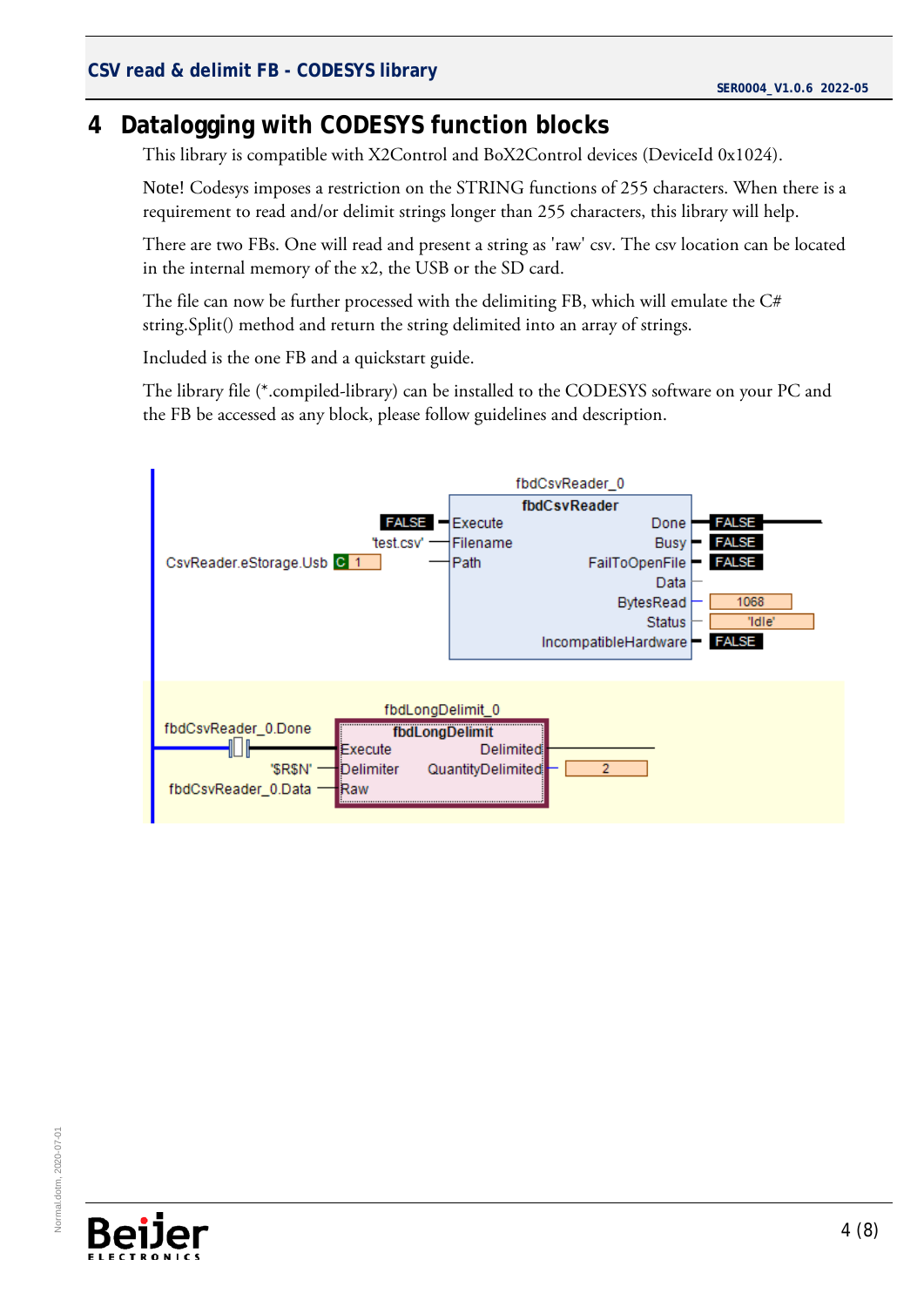## <span id="page-4-0"></span>**5 Preparing your editor**

The following chapter describes important procedures and settings needed for a well functioning system.

#### <span id="page-4-1"></span>**5.1** Installation of the library to your editor

The \*.compiled-library needs to be made available in your system so it can be included in projects. This is done by accessing the 'Library Manager' > 'Library Repository' then 'Install'.

Navigate to the folder where you have put the \*.compiled-library. This procedure will need to be repeated if you use a new PC.

Note, the location of System path may differ depending if using BCS Tools or CODESYS software tool and what version of the software.

| Name                                           |                                                             | Namespace    | Effectiv                            |
|------------------------------------------------|-------------------------------------------------------------|--------------|-------------------------------------|
| Ξ<br><sup>1</sup> Library Repository<br>Ė<br>Ġ |                                                             |              | 4(<br>$\times$<br>5.0               |
| Location:                                      | System<br>(C:\ProgramData\BCS Tools 3.31\Managed Libraries) | $\checkmark$ | 5.0<br>Edit Locations<br>.40<br>4.0 |
| <b>Installed libraries:</b>                    |                                                             |              | .o<br>,20<br>Install<br>5.0         |
| Company:                                       | (All companies)                                             | $\checkmark$ | <b>Uninstall</b>                    |
|                                                | <b>E</b> (Miscellaneous)<br><b>E Application</b>            |              | 1.0<br>Export<br>$\frac{1}{2}$      |
|                                                | <b>Beijer Electronics</b>                                   |              | $\frac{4}{3}$                       |
| 中 SII Docs                                     |                                                             |              | .26                                 |
| $\mathbb{E} \cdot \frac{p}{p}$ Intern          |                                                             |              | .5                                  |
| <b>E</b> System                                | <b>E</b> Use Cases                                          |              | 5.0<br>.0                           |
|                                                |                                                             |              | Find<br>l,9                         |
|                                                |                                                             |              | Details                             |
|                                                |                                                             |              | <b>Trust Certificate</b>            |
|                                                | $\sqrt{ }$ Group by category                                |              | Dependencies                        |
|                                                |                                                             |              |                                     |
|                                                | Library Profiles                                            |              | Close                               |

## <span id="page-4-2"></span>**5.2 Add the library into your project**

The new library is now available for you to include in your specific project (example screenshot):

| 蹦                     | Configuration (XP)<br><b>Library Manager X</b><br>m |                              |                           |          |  |
|-----------------------|-----------------------------------------------------|------------------------------|---------------------------|----------|--|
|                       | $\Box$ Add library $\times$<br><b>Add Library</b>   |                              |                           |          |  |
| Name                  |                                                     | String for a fulltext search |                           | 81<br>U∃ |  |
| $\blacksquare$<br>田-1 | 3SLicense, 3<br>CANbusDevi                          | Library                      | Company                   |          |  |
|                       | CmpApp, 3.5                                         | <b>E Annication</b>          |                           |          |  |
| 田…                    | CmpErrors, 3                                        | <b>Beijer Electronics</b>    |                           |          |  |
|                       | CmpEventMo                                          | <b>E</b> Generic             |                           |          |  |
|                       | IBase, 3.1.3                                        | GetNicInfo                   | <b>Beijer Electronics</b> |          |  |
| $\pm$                 | IoDrvNextoN                                         | <b>JetNetRingStatus</b>      | <b>Beijer Electronics</b> |          |  |
| 田…                    | IoStandard,                                         | X2 BFI Modbus RTU            | <b>Beijer Electronics</b> |          |  |
| $+ -$                 | <b>JetNetRingSt</b>                                 | <b>EL Bilder</b>             |                           |          |  |
| $\mathbb{H}$          | LibDataTvne                                         | <b>E</b> Pli Intern          |                           |          |  |

The selected library is now visible in the Library Manager. Its public objects and supplementary help is available here.



Normal.dotm, 2020-07-01

Normal.dotm. 2020-07-01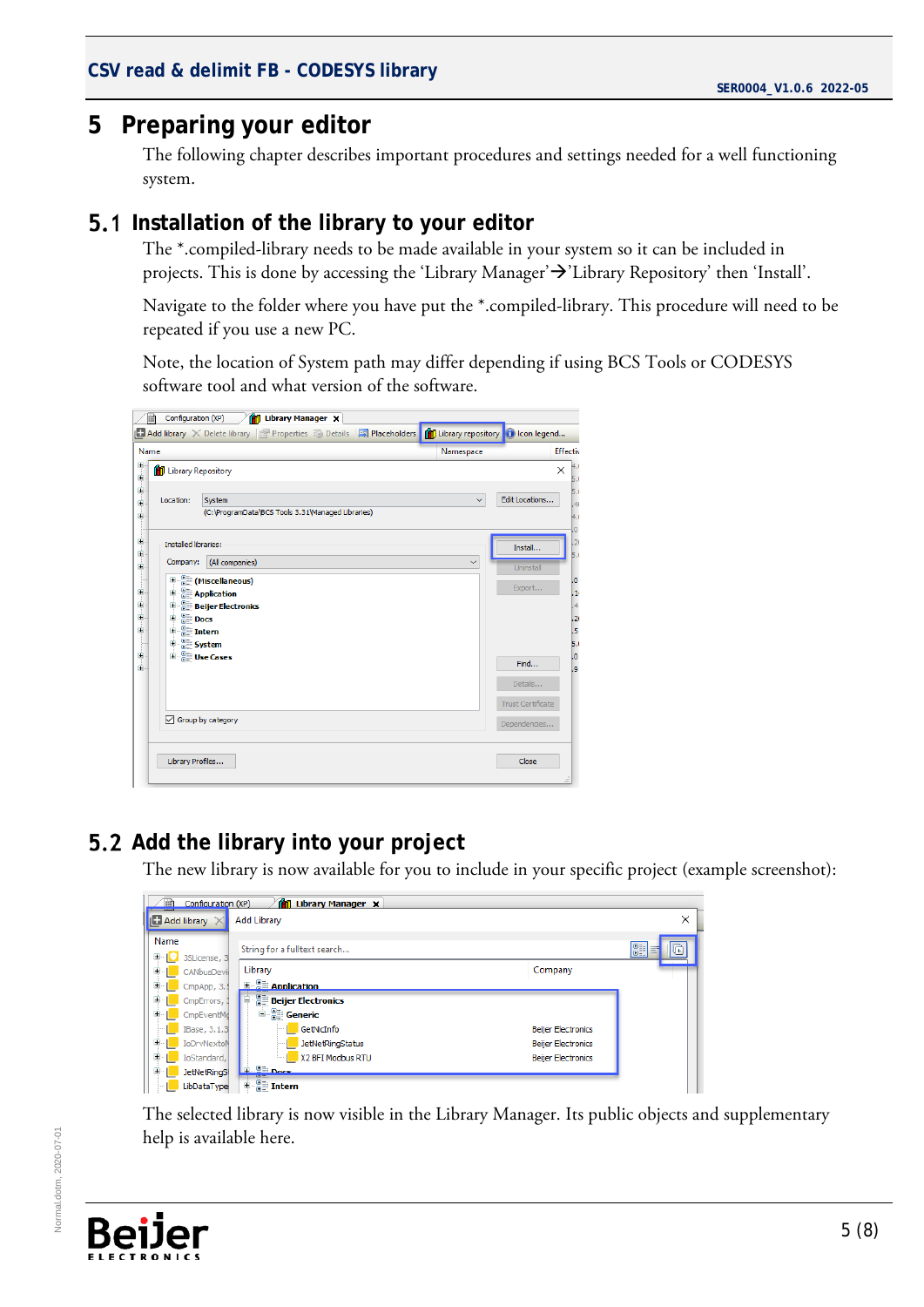# <span id="page-5-0"></span>**6 Description of function blocks**

## <span id="page-5-1"></span>**6.1 fbdCsvReader**

```
The FB fbdCsvReader will read a *.csv file and copy the text to a STRING.
```


The block will execute on the rising edge of the **Execute** input.

The location of the \*.csv file can be chosen (by enumeration) as:

- Local (refers to **\Flashdrive\Project\Project Files** folder)
- Usb
- Sd

A limit of 30,000 bytes (i.e. characters) is imposed. Codesys can handle longer STRINGs (although without the STRING functions being available) but STRING(30000) is the longest that the IDE can represent.

| Name                 | Scope   | Type          | Description                                                          |
|----------------------|---------|---------------|----------------------------------------------------------------------|
| Execute              | VAR_IN  | <b>BOOL</b>   | Edge-detected internally                                             |
| Filename             | VAR_IN  | <b>STRING</b> | Not case sensitive, and<br>including the file type                   |
| Path                 | VAR_IN  | eStorage      | Point to where the csy resides                                       |
| Done                 | VAR_OUT | <b>BOOL</b>   | High for at least one scan after<br>the file has been read           |
| Busy                 | VAR_OUT | <b>BOOL</b>   | High whilst the block is<br>processing. Execution is<br>asynchronous |
| FailToOpenFile       | VAR_OUT | <b>BOOL</b>   | Corrupt file; doesn't exist                                          |
| <b>BytesRead</b>     | VAR_OUT | UXINT         | Number of bytes in the csv                                           |
| IncompatibleHardware | VAR OUT | <b>BOOL</b>   | Not X2Control or<br>BoX2Control devices                              |

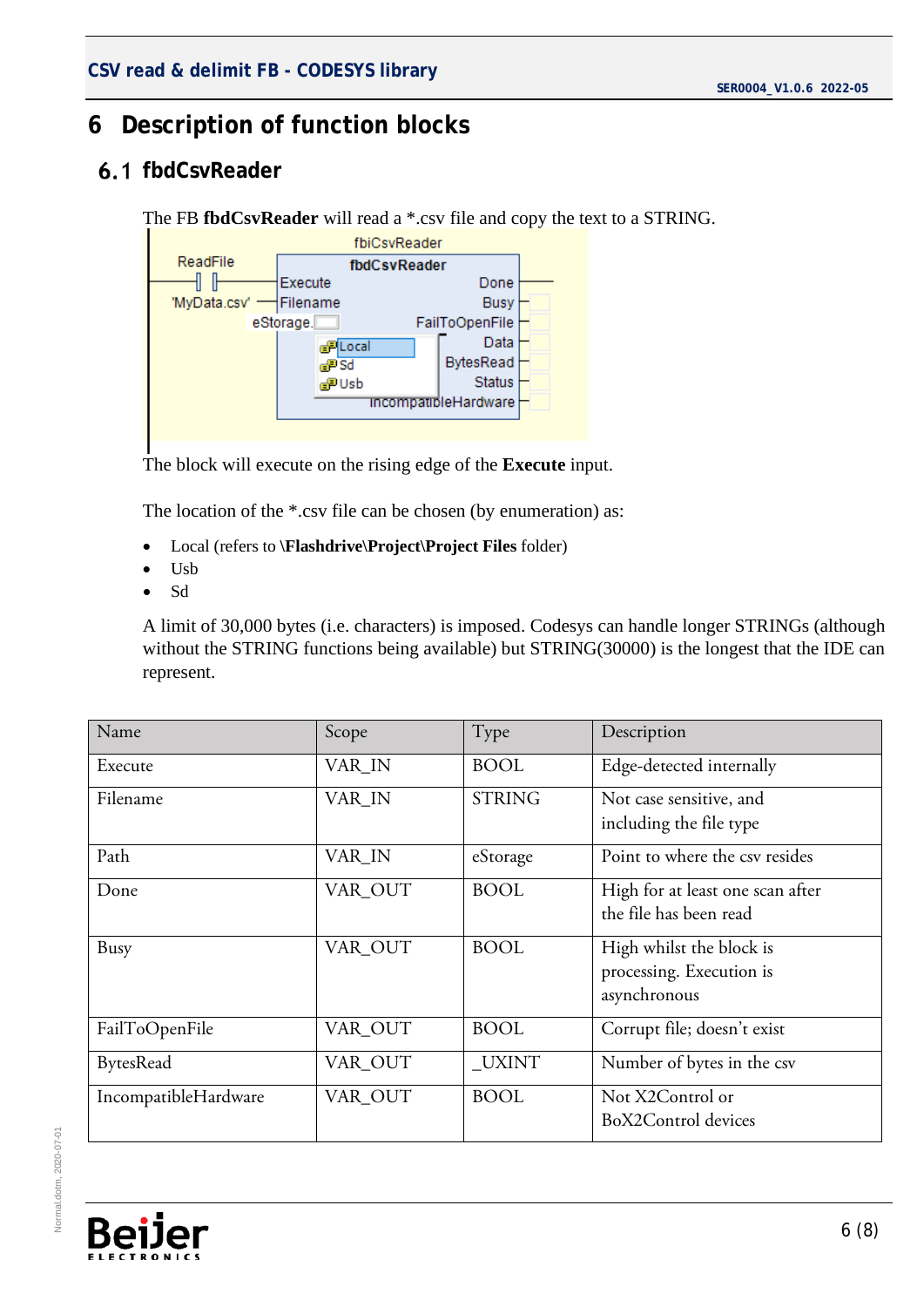#### <span id="page-6-0"></span>**fbdLogDelimiter**

The FB **fbdCsvReader** will read a \*.csv file and copy the text to a STRING to further process the STRING, the block **fbdLongDelimiter** is provided. This block will accept a STRING and based on a delimiting character (or characters) will split into an array of STRINGs.



| Name              | Scope   | Type                              | Comment                                     |
|-------------------|---------|-----------------------------------|---------------------------------------------|
| Execute           | VAR_IN  | <b>BOOL</b>                       | Edge-detected internally                    |
| Delimiter         | VAR IN  | STRING(2)                         | The character to split the STRING with      |
| Delimited         | VAR_OUT | ARRAY $[0.999]$ of<br>uStringByte | Your delimited data (in a UNION). See below |
| QuantityDelimited | VAR OUT | <b>UINT</b>                       | The number of items delimited               |

The **Delimited** variable is of type **ARRAY[0..999] of uStringByte**:

#### **UNION uStringByte**

| Name       | lype                   |
|------------|------------------------|
| ◈ AsByte   | ARRAY [029999] OF BYTE |
| ♦ AsString | STRING(30000)          |

The Syntax to access the first delimited STRING will be: **fbiLongDelimit.Delimited[0].AsString**

This block executes synchronously, so consider this example:

- $Product A; 1; 2; 3; 4; 5; <  $CR$  >  $LF$  >$
- ProductB;5;5;5;5;5; < $CR$ >< $LF$ >
- $ProductC; 8; 7; 6; 5; 4; <  $CR$  >  $LF$  >$

Preference would be to delimt by the <CR><LF> STRING initially, then further process (delimit by the ; **character on subsequent separate scans. Consider using a slow, low priority task too.**